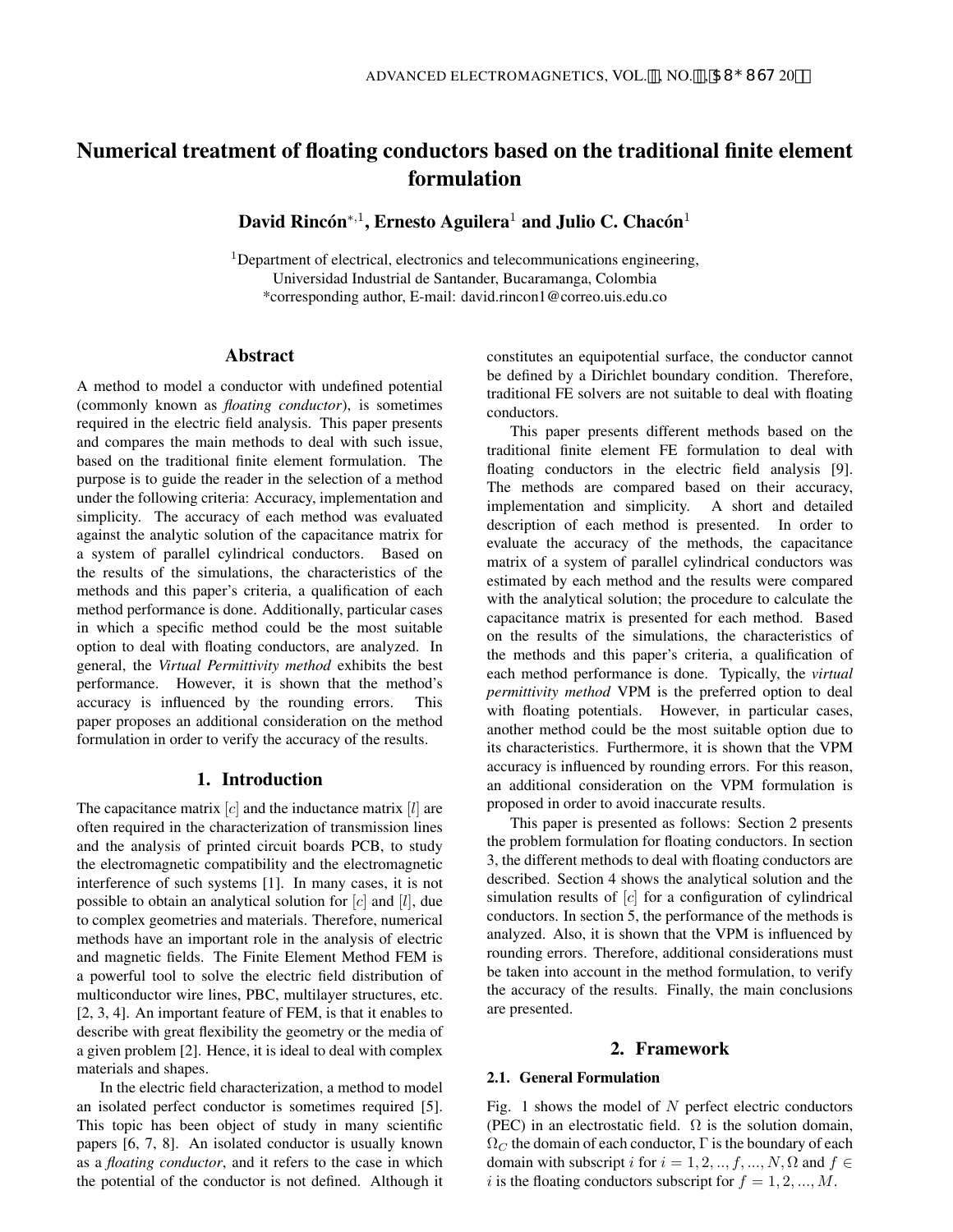

Figure 1: Model of a N conductors system [7].

The model is described by the electromagnetic set of equations presented in Eq.(1).

$$
\begin{cases}\n\nabla \cdot \varepsilon \nabla \varphi = -\rho & \text{in } \Omega \\
\varphi_i = u_{0i} & \text{in } \Gamma_i \quad i = 1, 2, ..., N, \Omega \\
Q_f = q_{0f} & \text{in } \Gamma_f \quad f = 1, 2, ..., M \quad (1) \\
\oint_{\Gamma_i} \varepsilon \frac{\partial \varphi}{\partial n} d\Gamma = Q_i & \text{in } \Gamma_i \quad i = 1, 2, ..., N\n\end{cases}
$$

Where  $\varphi$  is the potential function;  $\rho$  is the volume charge density;  $\varepsilon$  is the material permittivity. According to the electromagnetic theory, a PEC in the presence of an electrostatic field becomes an equipotential surface. If the equipotential value is known, a Dirichlet boundary condition  $\varphi_i = u_{0i}$  is obtained and  $\Omega_C$  may be excluded from the problem domain because the potential is constant throughout the conductor's volume. A *floating potential* is referred to the case when the  $u_0$  value is unknown and it makes part of the solution [6, 10]. In addition, the charge of a PEC is redistributed in the presence of nearby charges due to the *electrostatic induction*. Nevertheless, law of charge conservation establishes that the initial charge in an isolated conductor must be the same before and after it is exposed to an electric field. Therefore, all the methods to deal with floating potentials are based on the following: A PEC represents an equipotential surface with unknown value and it also satisfies the law of charge conservation with  $Q_i = q_{0i}$ .

## 2.2. Capacitance Matrix Approach

The Capacitance Matrix Approach (CMA) is based on these principles, but it deals with floating conductors in an indirect way. This approach proposes to change the charge conditions of the system, instead of modeling the behavior of the floating conductor, in order to solve a problem with traditional Dirichlet boundary conditions. System of equations (2) shows the charges vector  $[Q]$  (for  $N$  conductors), in terms of the capacitance matrix  $[c]$  and the conductors voltage vector  $|V|$ .

| $\mathcal{Q}_{3}$ | $c_{11}$<br>$c_{21}$                                                                                                                                                              | $\begin{array}{ccc} c_{12} & c_{13} \\ c_{22} & c_{23} \\ c_{32} & c_{33} \\ \end{array}$ | $\cdots$ $c_{1N}$<br>$c_{2{\cal N}}$<br>$c_{3N}$ | $\frac{V_1}{V_2}$<br>$\frac{V_3}{V_3}$ |
|-------------------|-----------------------------------------------------------------------------------------------------------------------------------------------------------------------------------|-------------------------------------------------------------------------------------------|--------------------------------------------------|----------------------------------------|
|                   | $\begin{array}{ c c } \hline \begin{array}{ccccc} & & c_{31} & & c_{32} & & \ & \vdots & & \vdots & & \vdots \ & & c_{N1} & & c_{N2} & & c_{N3} \ \hline \end{array} \end{array}$ |                                                                                           | $c_{NN}$                                         | $\vdots$<br>$V_N$                      |

For each conductor,  $Q_i$  or  $V_i$  is set as a system condition. The other variable is unknown and it might be required as part of the solution. A floating conductor represents the case when  $Q_i$  is known and  $V_i$  is unknown. The CMA replaces the charge conditions  $Q_i$  by its respective  $u_{0i}$ , which only can be done if [c]'s values are known [11, 12]. It must be emphasized that  $[c]$  can be found by any of the proposed methods. However, only a few methods use the CMA to deal with floating potentials. The advantage of the CMA is that  $[c]$  contains all the information of the system, so if any voltage or charge condition is changed,  $[Q]$  and  $[V]$  can be obtained solving Eq.(2). For other parameters, like the potential or electric field distributions, a traditional FE with  $u_{0if}$  for  $i = 1, 2, ..., N$  must be performed. The drawback of this approach is that at least  $(N+1)/2$  simulations are required to find  $[c]$ 's values. The reason is that using  $[c]$ 's symmetry, the number of unknown coefficients is  $N(N+1)/2$ ; divided by  $N$ , which is the number of equations that can be obtained in each simulation for most of the methods, give the minimum number of simulations that must be performed to solve  $[c]$ . In this paper, a simulation will be referred to the process of finding  $[Q]$  for a given  $[V]$  or vice versa, using FEM.

## 3. Methods for Traditional FE Formulation

In this section, the traditional FE methods to deal with floating potentials are presented. A concise explanation of each method's formulation is given. Also, the main advantages and disadvantages of the methods are mentioned. For a detailed overview of each method, the corresponding references can be consulted.

### 3.1. Charge Representation

The Charge Representation Method (CRM) depicts the surface charge of a conductor as an equivalent charge distribution in the conductor's domain [7]. Equation (3) shows the charge of the conductor  $i$ .

$$
Q_i = \sum_{k=1}^{nt} \rho_{ik} v_{ik}
$$
 (3)

Where  $\rho_{ik}$  is the charge density and  $v_{ik}$  is the volume for  $k = 1, 2, ..., nt$ , with nt being the number of the finite elements in the conductor. The CRM can deal with charge conditions  $Q_i \neq 0$  but it has several disadvantages. Firstly, it does not consider the conductor as an equipotential domain. Secondly, the method depends on the user's expertise to select the number and the location of the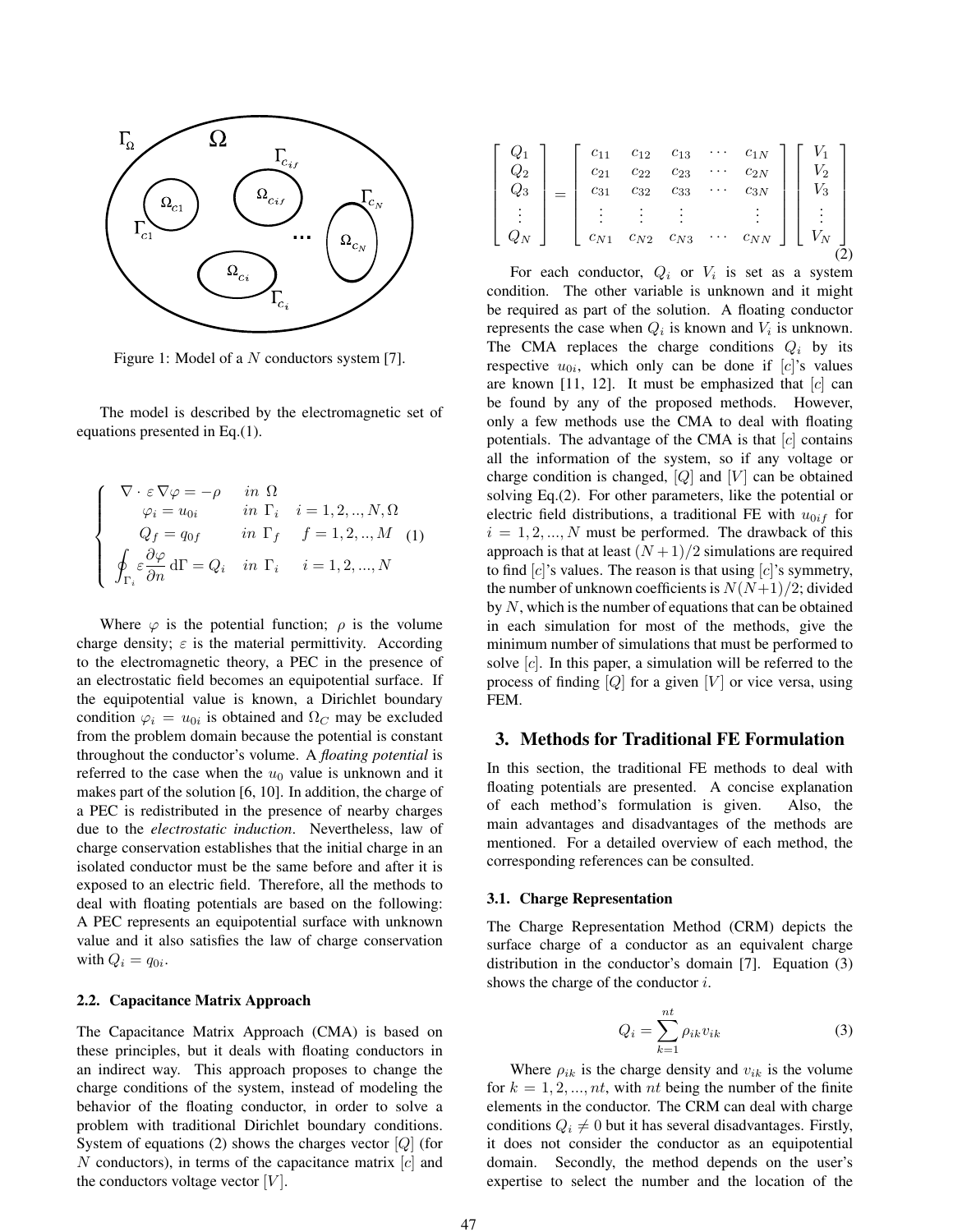simulated charges in order to model the *electrostatic induction* effect. Finally, there is an increase in the number of nodes due to the inclusion of  $\Omega_C$ .

## 3.2. Homogeneous Boundary Condition

The Homogeneous Boundary Condition Method (HBCM) deals with floating conductors with  $Q_f = 0$ . This method consists of reducing the FE matrix based on the fact that the equipotential surface of a floating conductor constitutes a single variable with unknown value [10]. System of equations (4) shows the equivalent FE matrix equation to the Poisson's equation [9].

$$
[S][\varphi] = [B]
$$
  

$$
b_i = \sum_{k=1}^{at} \frac{\rho_k v_k}{en}
$$
  

$$
u_i = -\sum_{j=1}^{an} S_{ij} u_{0j}
$$
 (4)

Where  $[\varphi]$  is the vector of unknown potentials,  $[S]$ is the overall stiffness matrix and  $[B]$  is a vector related to the initial conditions of voltage  $u_0$  and to the charge distributions  $\rho_k$ . [B] is defined as  $[B] = [b] - [u]$ ; Where [b] is related to the number of nodes en that conform the finite element, to the charge distribution  $\rho_k$  and to the volume  $v_k$ of the adjacent elements k to the node  $\hat{i}$ . [u] is related to the known potentials  $u_{0i}$  of the adjacent nodes j to the node  $\hat{\iota}$ .

The procedure for each floating conductor  $f$ , consist in selecting a reference node  $r$  that belongs to the boundary  $\Gamma_f$  to represent the unknown potential  $\varphi_f = \varphi_r$ . Once  $r$  is selected, the system is reduced in the following way: All the [S] rows that belong to  $\Gamma_f$ , are added to the  $S_r$ row and then these are removed from the matrix. In the same way, the [B] rows that belong to  $\Gamma_f$  are added to the  $B_r$  row and then are removed from the vector. Next, the same procedure is applied to the columns of  $[S]$  that belong to  $\Gamma_f$ . Once the reduced system is solved,  $[\varphi]$  is reconstructed replacing  $\varphi_{\Gamma_f} = \varphi_r$ . A detailed explanation of this procedure is presented in [7]. The advantages of this method are that it guarantees accurate results, and the fact that the conductor domain  $\Omega_C$  is excluded of the problem. On the other hand, the matrix reduction requires more computational resources. In addition, a traditional FE solver for the Poisson's equation can require modifications to perform the matrix reduction. Usually, the user does not want to deal with the FE package code because a major comprehension of the code and the capacity to modify it, are needed.

#### 3.3. Virtual Permittivity

The Virtual Permittivity Method (VPM) consist in representing a PEC with  $Q_f = 0$ , as an extreme form of dielectric material. The representation is accomplished by defining an infinite electric permittivity  $\varepsilon_{\infty}$  for the conductor [10]. In the numerical approach, infinite means "very large". The principal disadvantage of the VPM, consist in defining the value of  $\varepsilon_r$  in order to obtain accurate results [8]. Suggested  $\varepsilon_r$  values are among  $10^5 - 10^7$ [10, 13]. However, the selection of  $\varepsilon_r$  is not that simple as it is shown in section 5. Another drawback of this method is that  $\Omega_C$  must be considered. Therefore, the number of nodes increases according to the mesh size and the geometry of the conductor.

#### 3.4. Minimum Energy

The Minimum Energy Method (MEM) deals with the floating potentials using the CMA [13].  $[c]$  is calculated based on the energy equation of the system [13]. Equation (5) shows the energy of the system  $W$ .

$$
W = \frac{1}{2} \int_{\Omega} \varepsilon E^2 d\Omega = \frac{1}{2} [V] [c] [V]'
$$
 (5)

The equation is given first in terms of the electric field  $E$ , and later in terms of the capacitance matrix  $|c|$  and the vector of the conductors voltages  $[V]$ . The MEM consist in performing  $N(N + 1)/2$  FE simulations, in which W is calculated using the  $E$  solution. Then based on the first and third part of Equ.(5), an equation system must be propose and solve. The simplest approach to find the self-capacitance coefficients  $c_{ii}$ , consists in perform N simulations in which all but one conductor are defined with a boundary condition  $V_j = 0$  for  $j \neq i$ . Equation (6) defines  $c_{ii}$  coefficients for this approach.

$$
c_{ii} = 2\frac{W_i}{V_i^2} \tag{6}
$$

Where  $W_i$  is the system energy found in the simulation with potential  $V_i \neq 0$ . In the same sense, the boundary conditions  $V_i \neq 0$ ,  $V_j \neq 0$  and  $V_k = 0$ , for  $k \neq i \wedge k \neq j$  $j$ , can defined for the conductors in order to calculate the mutual-capacitance coefficients  $c_{ij} = c_{ji}$  by Eq.(7).

$$
c_{ij} = \frac{W_{ij} - 0, 5(c_{ii}V_i^2 + c_{jj}V_j^2)}{V_iV_j}
$$
(7)

As it can be observed besides  $W_{ij}$ , the self-coefficients  $c_{ii}$  and  $c_{jj}$  are required to find mutual-coefficient  $c_{ij}$ . Although the number of simulations required for this method increases at a rate of  $N(N + 1)/2$ , the calculation of  $W$  is simple once  $E$  is solved. Therefore, this method is useful when  $N$  has a low value.

#### 3.5. Gauss Law

The Gauss Law Method (GLM) also calculates the capacitance matrix of the system, with a different procedure, in order to deal with floating potentials. In this case, as for most of the methods, an equation system based on Equ.(2) must be propose and solve. A simple procedure to solve  $[c]$  by the GLM, consists on performing N simulations in which the conductors are defined with a boundary condition  $V_k = 0$  for  $k \neq j$ . Equation (8) is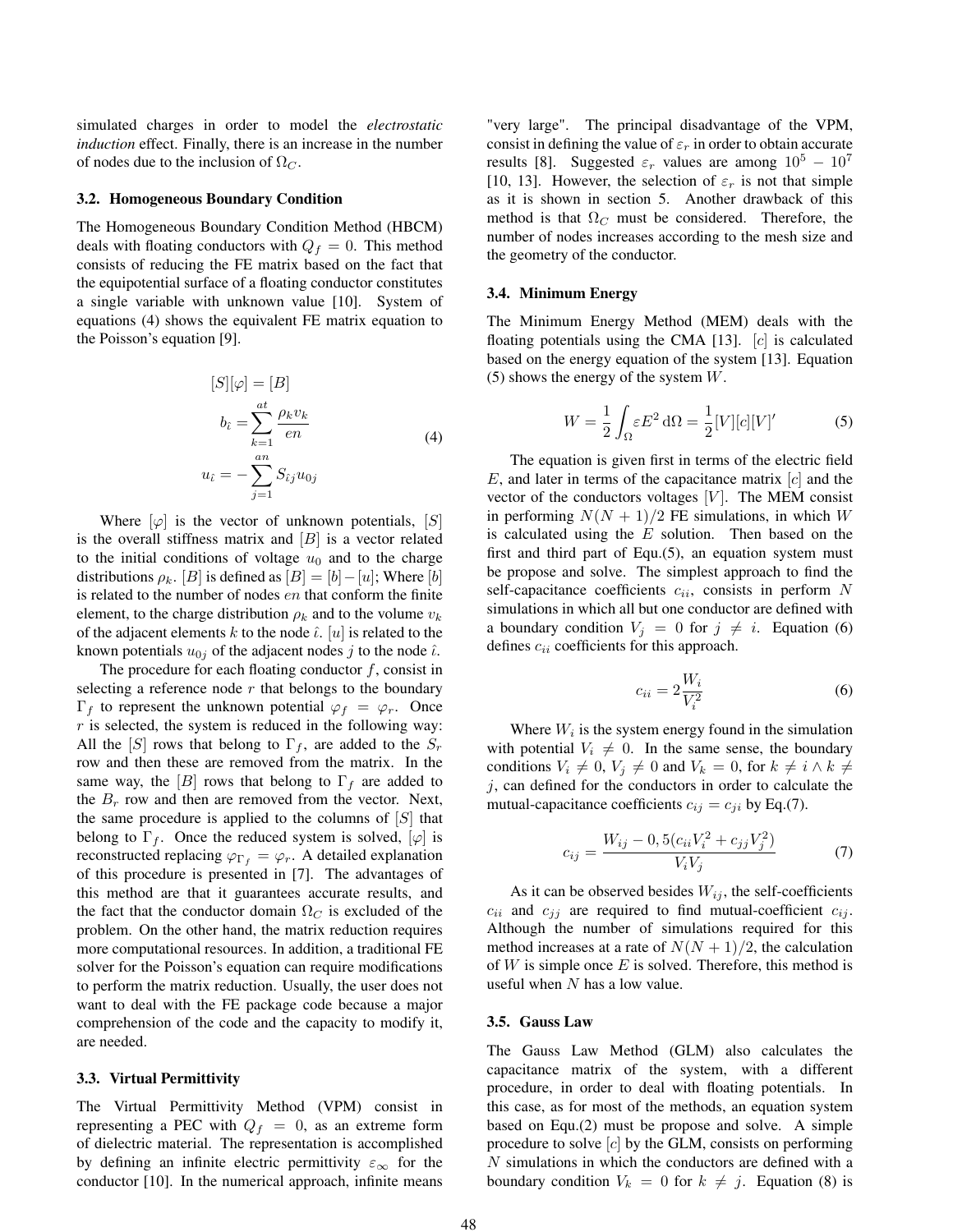solved by numerical integration to find the charge  $Q_i$  for  $i = 1, 2, ..., N$  in each conductor.

$$
\oint_{s} \varepsilon \vec{E} \cdot \vec{ds} = \int_{\Omega_{C}} \rho \, d\Omega_{C} \tag{8}
$$

Equation (9) calculates the capacitance coefficients  $c_{ij}$ for the proposed procedure.

$$
c_{ij} = \frac{Q_{ij}}{V_j} \tag{9}
$$

Where  $Q_{ij}$  is the charge of each conductor, due to the voltage excitation  $V_j \neq 0$ . Using the symmetry of [c] and choosing the right combination of voltage excitation, the number of simulations can be reduced to a minimum of  $(N+1)/2$ . In such case, the resulting equation system must be solved (instead of Eq.(9)), to calculate  $[c]$ . Although this method required fewer simulations than the MEM, the definition and the numerical integration of  $\oint_s$  could be an exhausting task, specially for multiple conductors and 3D geometries.

## 4. Simulations and results

To evaluate the accuracy of the proposed methods, the numerical solution and the analytical solution of [c] were compared with a configuration of parallel cylindrical conductors above ground. The test case is shown in Fig. 2 (not scaled).



Figure 2: System of parallel cylindrical conductors. The radius of each conductor  $C_i$  is  $r_i = 6$  for  $i = 1, 2, 3, 4$ 

The distance between the center of each conductor and ground is 150, the distance between the center of two adjacent conductors is 100 and the radius of each conductor is  $r = 6$ . Since traditional FE simulations were performed, the system of conductors was enclosed by a rectangle of  $4200 \times 2100$  with  $V = 0$  to avoid significant errors. In addition, the number of nodes used in each simulation is  $\simeq 5 \times 10^6$  in order to obtain reliable results. The simulations were performed on the *Partial Differential Equation* toolbox of Matlab. In the case of the HBCM, the matrices  $[p]$ ,  $[e]$  and  $[t]$ , were imported from the toolbox to calculate matrices  $[B]$  and  $[S]$  [14]. Regarding the matrices,  $[p]$  contains the  $(x, y)$  coordinates of the nodes,  $[e]$  contains the information of the geometry's edges (used to set the boundary conditions), and [t] contains the indices of the nodes that conform each element. The matrix calculation and the solution of  $[V]$ , are done with a code developed on Matlab which performs the matrix reduction presented in section 3.2. The results are expressed in percent error between the analytical solution and the solution obtained by the corresponding method.

### 4.1. Analytical Solution

Fig. 3 shows a general model for  $N$  parallel conductors above ground with their respective image conductors. Where  $H$  is the distance between the conductor's center and ground,  $x_{ij}$  and  $y_{ij}$  are the horizontal and the vertical distances between the conductors  $i$  and  $j$ , respectively, for  $i = 1, 2, ..., N$  and  $j = 1, 2, ..., N$ .



Figure 3: Model of parallel conductors and their image.

Maxwell's Potential Coefficient Method is used to calculate the analytical value of  $[c]$ , given by Eq.(10).

$$
[c] = 2\pi\varepsilon_0 \begin{bmatrix} \ln\left(\frac{I_{11}}{A_{11}}\right) & \ln\left(\frac{I_{12}}{A_{12}}\right) & \dots & \ln\left(\frac{I_{1j}}{A_{1j}}\right) \\ \ln\left(\frac{I_{21}}{A_{21}}\right) & \ln\left(\frac{I_{22}}{A_{22}}\right) & \dots & \ln\left(\frac{I_{2j}}{A_{2j}}\right) \\ \vdots & \vdots & \ddots & \vdots \\ \ln\left(\frac{I_{i1}}{A_{i1}}\right) & \ln\left(\frac{I_{i2}}{A_{i2}}\right) & \dots & \ln\left(\frac{I_{ij}}{A_{ij}}\right) \end{bmatrix} \begin{bmatrix} -1 \\ \frac{I_{i1}}{A_{i2}} \\ \vdots \\ \frac{I_{i1}}{A_{i3}} \end{bmatrix}
$$

Where: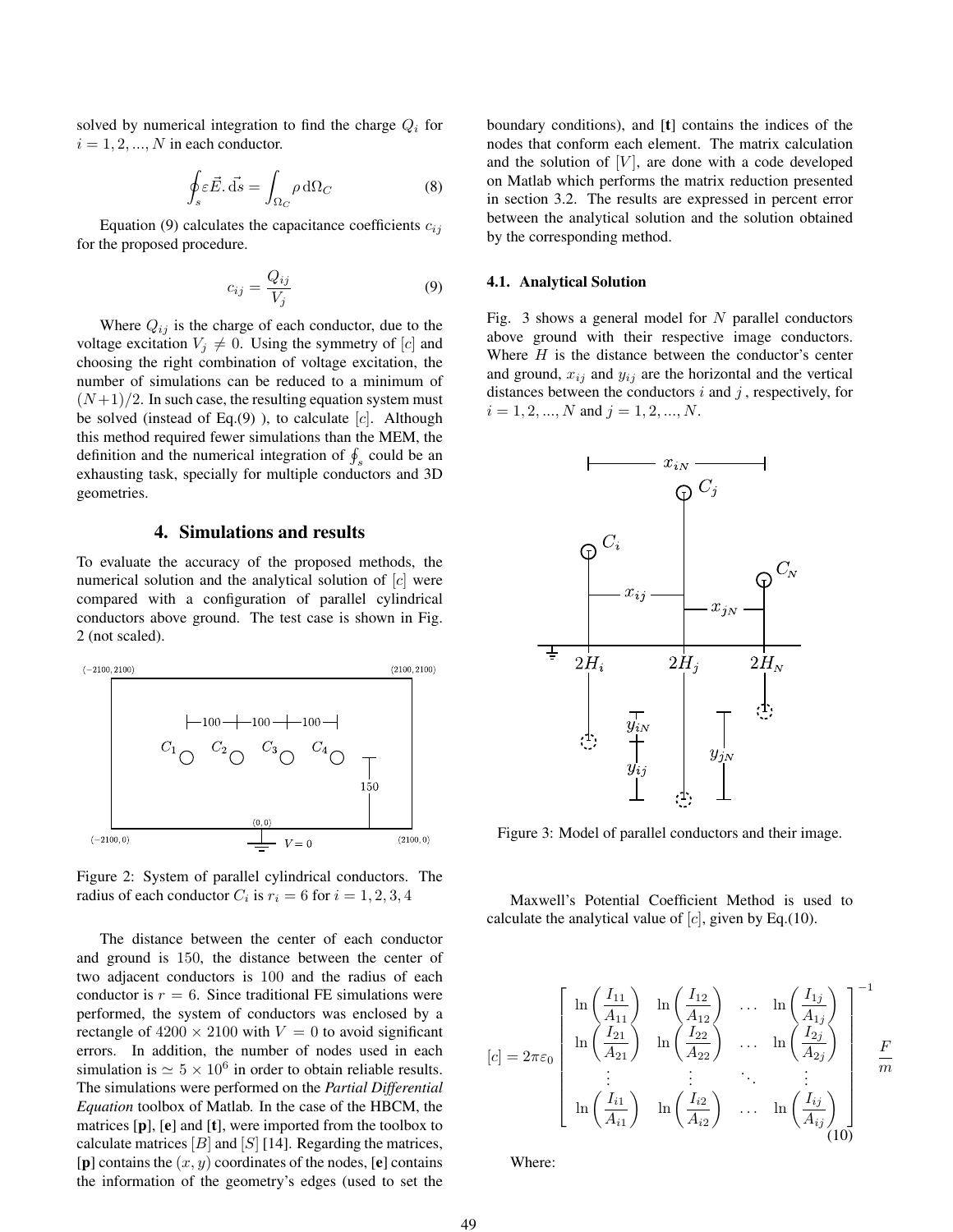$$
I_{ij} = \begin{cases} x_{ij}^2 + (2H_i - r_i + y_{ij})^2 & i \neq j \\ 2H_i - r_i & i = j \end{cases}
$$
\n
$$
A_{ij} = \begin{cases} (r_i + y_{ij})^2 & i \neq j \\ r_i & i = j \end{cases}
$$

The method treats the system of conductors as a multi-line charge system under the assumption that the surface charges are uniformly distributed around each conductor. This assumption can be made if  $H \gg r$ . Nevertheless,  $r$  must be considered in  $[c]$ 's calculation to obtain an accurate expression [15, 16, 17]. The analytical solution of  $[c]$  for the test case is shown in Eq.(11).

$$
[c] = \begin{bmatrix} 15,70223 & -4,21796 & -0,96158 & -0,45447 \ -4,21796 & 16,82211 & -3,98749 & -0,96158 \ -0,96158 & -3,98749 & 16,82211 & -4,21796 \ -0,45447 & -0,96158 & -4,21796 & 15,70223 \end{bmatrix} \frac{pF}{m}
$$
(11)

#### 4.2. Charge Representation

Based on the CRM,  $[c]$  can be found with N simulations as follows: All the conductors will have an initial charge  $Q_{ik}$ , where  $i = 1, 2, ..., N$  is the subscript of the conductor and  $k = 1, 2, ..., N$  is the subscript of the simulation. The voltages  $V_{jk}$  are found in each simulation k for  $j =$  $1, 2, \ldots, N$ . Finally, Eq.(12) shows the form of the N sets of equations for  $i = 1, 2, ..., N$  that must be solved, in order to find the capacitance coefficients  $c_{ij}$ .

$$
\begin{bmatrix}\nQ_{i1} \\
Q_{i2} \\
\vdots \\
Q_{ik} \\
\vdots \\
Q_{iN}\n\end{bmatrix} =\n\begin{bmatrix}\nV_{11} & V_{21} & \cdots & V_{j1} & \cdots & V_{N1} \\
V_{12} & V_{22} & \cdots & V_{j2} & \cdots & V_{N2} \\
\vdots & \vdots & \vdots & \vdots & \vdots & \vdots \\
V_{1k} & V_{2k} & \cdots & V_{jk} & \cdots & V_{Nk} \\
\vdots & \vdots & \vdots & \vdots & \vdots & \vdots \\
V_{1N} & V_{2N} & \cdots & V_{jN} & \cdots & V_{NN}\n\end{bmatrix}\n\begin{bmatrix}\nc_{i1} \\
c_{i2} \\
\vdots \\
c_{ij} \\
c_{iN} \\
\vdots \\
c_{iN}\n\end{bmatrix}
$$

In the test case, a constant charge density  $\rho$  through the domain of the conductors was considered. Therefore,  $Q_{ik} = \pi r^2 \rho_{ik}$ . The [c] value obtained by the CRM in percent error rate against the analytical solution, is shown in Eq.(13).

$$
[e\%] = \left[\begin{array}{cccc} 0,89536 & 0,81169 & 0,72452 & 2,60606 \\ 0,81200 & 0,88222 & 0,83315 & 0,72461 \\ 0,75538 & 0,83343 & 0,88220 & 0,81172 \\ 2,60676 & 0,72547 & 0,81202 & 0,89543 \end{array}\right] (13)
$$

#### 4.3. Homogeneous Boundary Condition

The proposed procedure to find  $[c]$  by the HBCM, consist in defining the conductors with  $Q_{jk} = 0$  for  $j \neq i$ , where  $k$  is the subscript of the simulation. In this way, for each simulation  $k$  a conductor  $ik$  is defined with an initial condition  $V_{ik}$ . Thus, the variables that must be found in each simulation k are the charge  $Q_{ik}$  and the voltages  $V_{ik}$  for  $j = 1, 2, ..., N$ . To find  $Q_{ik}$ , Equ.(8) can be used. However, if it is convenient,  $Q_{ik}$ 's equation can be replace by Equ.(5) in each simulation. This is useful for the cases in which calculating the system energy  $W$  is easier than calculating the charge  $Q_{ik}$ . For  $k = N$  simulations, Eq.(14) shows the form of the  $N$  sets of equations for  $i = 1, 2, ..., N$ , that must be solved to find [c].

$$
\begin{bmatrix}\n0 \\
0 \\
\vdots \\
Q_{ik} \\
0\n\end{bmatrix} = \begin{bmatrix}\nV_{11} & V_{21} & \cdots & V_{j1} & \cdots & V_{N1} \\
V_{12} & V_{22} & \cdots & V_{j2} & \cdots & V_{N2} \\
\vdots & \vdots & \vdots & \vdots & \vdots & \vdots \\
V_{1k} & V_{2k} & \cdots & V_{jk} & \cdots & V_{Nk} \\
\vdots & \vdots & \vdots & \vdots & \vdots & \vdots \\
V_{1N} & V_{2N} & \cdots & V_{jN} & \cdots & V_{NN}\n\end{bmatrix} \begin{bmatrix}\nc_{i1} \\
c_{i2} \\
\vdots \\
c_{ij} \\
c_{iN} \\
\vdots \\
c_{iN}\n\end{bmatrix}
$$

The [c] value obtained by the HBCM percent error rate, is shown in Eq.(15).

$$
[e\%] = \begin{bmatrix} 0,05467 & -0,55531 & -1,18893 & 1,40067 \\ -0,55538 & -0.09266 & -0,43767 & -1,18938 \\ -1,18893 & -0,43767 & -0,09265 & -0,55560 \\ 1,40067 & -1,18938 & -0,55560 & 0,05438 \end{bmatrix}
$$
(15)

## 4.4. Virtual Permittivity

The same procedure for the HBCM can be used to calculate  $[c]$  with the VPM. The relative permittivity used in the simulations was  $\varepsilon_r = 1 \times 10^7$ . The [c] value obtained by the VPM in percent error rate, is shown in Eq.(16).

$$
[e\%] = \begin{bmatrix} 0,05465 & -0,55449 & -1,18787 & 1,40198 \\ -0,55449 & -0.09250 & -0,43652 & -1,18809 \\ -1,18787 & -0,43652 & -0,09243 & -0,55416 \\ 1,40198 & -1,18809 & -0,55416 & 0,05477 \\ \end{bmatrix}
$$
(16)

#### 4.5. Minimum Energy

The procedure to find  $[c]$  by the MEM is explained in section 3.4. The  $[c]$  value obtained by the MEM in percent error rate, is shown in Eq.(17).

$$
[e\%] = \left[\begin{array}{cccc} 0,05327 & -0,55670 & -1,19041 & 1,39949 \\ -0,55670 & -0,09410 & -0,43916 & -1,19058 \\ -1,19041 & -0,43916 & -0,09408 & -0,55676 \\ 1,39949 & -1,19058 & -0,55676 & 0,05323 \end{array}\right] \tag{17}
$$

#### 4.6. Gauss Law

The procedure to find  $[c]$  by the GLM is explained in section 3.5. The [c] value obtained by the GLM in percent error rate, is shown in Eq.(18).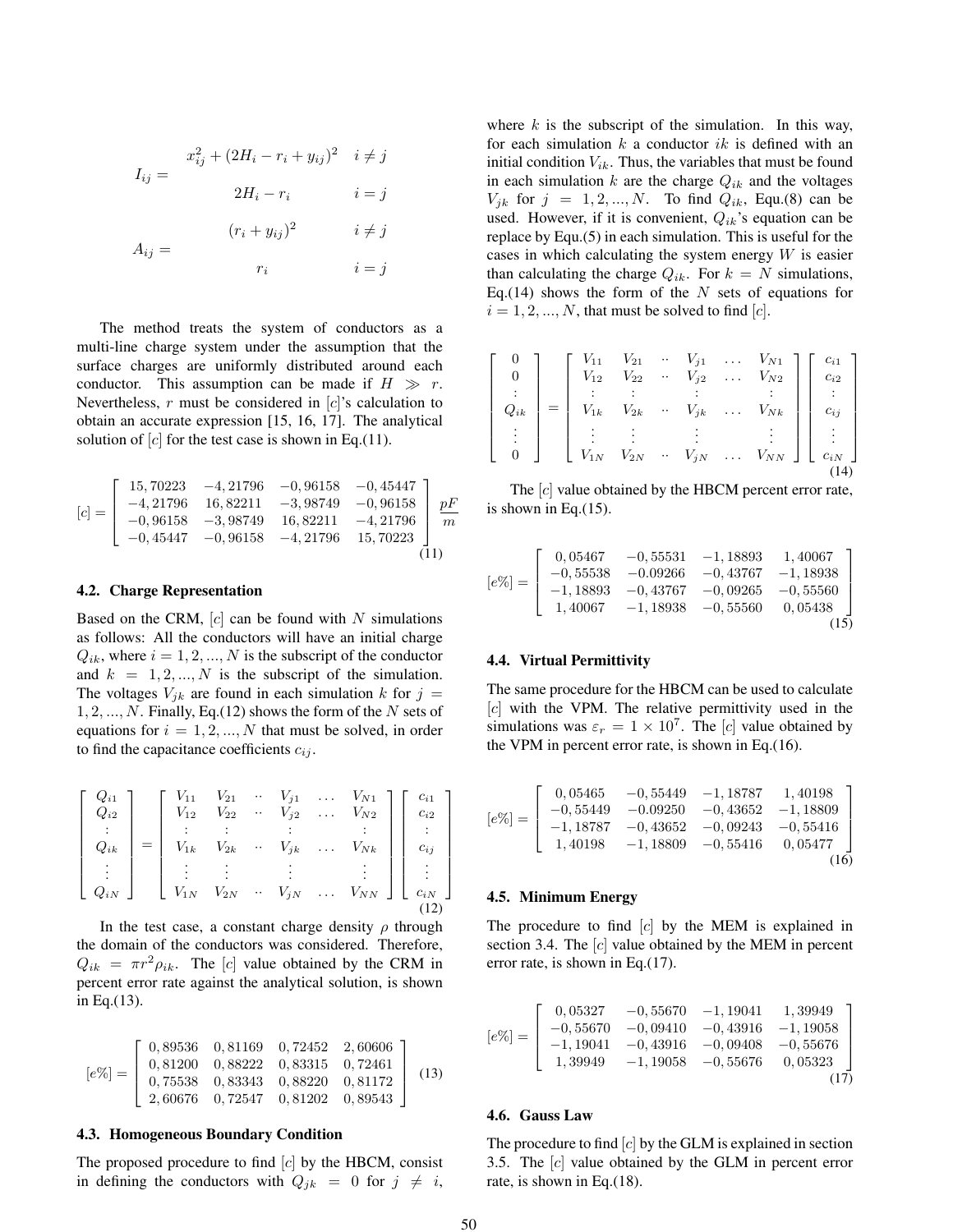|           |  | $0,06195$ $-0,56717$ $-1,24244$ $1,25028$ ] |
|-----------|--|---------------------------------------------|
| $[e\%] =$ |  | $-0,56578$ $-0,08734$ $-0,44673$ $-1,24268$ |
|           |  | $-1,24385$ $-0,44422$ $-0,08852$ $-0,56789$ |
|           |  | $1,24804$ $-1,24476$ $-0,56717$ $0,06068$   |
|           |  |                                             |

## 4.7. Accuracy Analysis

Table.1 shows the RMS error between the analytical solution and each method for the test case. Also, it present the maximum error obtained in each case.

Table 1: RMS error and maximum error between the methods and the analytical solution.

| Method      | <b>RMS</b>              | Max. Error              |
|-------------|-------------------------|-------------------------|
| <b>CRM</b>  | $7,540 \times 10^{-14}$ | $1,484 \times 10^{-13}$ |
| <b>HBCM</b> | $1,589 \times 10^{-14}$ | $2,343 \times 10^{-14}$ |
| <b>VPM</b>  | $1,586 \times 10^{-14}$ | $2,339 \times 10^{-14}$ |
| <b>MEM</b>  | $1,594 \times 10^{-14}$ | $2,348 \times 10^{-14}$ |
| <b>GLM</b>  | $1,616 \times 10^{-14}$ | $2,395 \times 10^{-14}$ |

Except for the CRM, the results indicate that all methods are a suitable option to approximate the capacitance matrix  $[c]$ . The CRM presents the highest error order. This fact highlights the importance of a good representation of the charge distributions, even for simple geometries. For this reason, the basic formulation of this method is not recommended to deal with floating potentials.

# 5. Selection of a Method

The idea of this paper is to guide the reader in the selection of a method to deal with floating potentials. However, this is not a simple task. First, the performance of each method is influenced by several aspects such as its accuracy, computational resources, grid size, the user's expertise, etc. If all these aspects were considered in the comparison of methods for each particular problem (homogeneous or not homogeneous materials, complex or simple geometries, low or high number of conductors, etc.), the selection would be almost impossible. Additionally, different modifications could be made in the formulation of each method in order to improve its performance. For these reasons, this paper only considers the basic formulation of the methods, and the comparison is made based just on the accuracy, simplicity and implementation of each method. The method's qualification according to its characteristics (shown in section 2), the results of simulations and this paper's criteria, are shown in Table.2. The qualification is done from 1 to 5, being 5 the best rating. For instance, the VPM formulation is the easiest to understand and to implement. Therefore, it obtains 5 in simplicity and implementation. Regarding the accuracy parameter, most of the methods show similar results. Nevertheless, the HBCM obtain 5 because once it is implemented, it is the most reliable of the 5 methods. This means that the chances of inaccurate results due to a wrong selection of a parameter or a miscalculation, are the lowest. On the other hand, the traditional formulation of the VPM obtain 4 because its accuracy is highly influenced by the value of  $\varepsilon_r$  that is chosen (as it is discussed later on this section).

Table 2: Methods qualification.

| Method      | Simplicity | Accuracy | Implementation |
|-------------|------------|----------|----------------|
| <b>CRM</b>  | 4,5        | 3,5      | 3,5            |
| <b>HBCM</b> | 4,5        | 5        | 3,5            |
| <b>VPM</b>  | 5          | 4        | 5              |
| <b>MEM</b>  | 4          | 4,5      | 4              |
| GLM         | 4          | 4,5      | 4              |

The next point to be treated, is the cases in which a specific method is the most suitable option. For instance, the only method presented in this paper that can deal directly with initial conditions  $Q_i \neq 0$ , is the CRM. Nevertheless, the accuracy of this method depends on the representation of the charge distributions (main conclusion of section 4). As these are usually unknown, the CRM is not recommended to deal with floating potentials. Therefore, the recommended way to deal with initial conditions  $Q_i \neq$ 0, is to calculate the matrix  $[c]$ . All methods can perform this task. However, the MEM is recommended for problems with a low number of conductors ( $N \leq 3$ ). The reason is that the MEM presents the simplest procedure to find [c]. Still, the required number of simulations for the MEM increases at a rate of  $N(N + 1)/2$ , which is a problem. In addition, if the electric field or the voltage distributions are desired, an extra simulation is required for all the methods based on the CMA (which is the case of the MEM). Therefore, if  $N$  value is too high, the remaining options are the HBCM, the VPM and the GLM. The procedure to find  $[c]$  is very similar for these methods, thus the selection depends on the user's ability to implement each method. Another important case, is when the matrix  $[c]$  is not required and the initial charge of the floating conductors is  $Q_j = 0$ . For this case, the MEM and the GLM are viable options only if  $N \leq 3$ . Otherwise, the selection must be made between the HBCM and the VPM. In general, these two methods are the best options to deal with floating potentials. The HBCM is a simple method that guarantees the accuracy of the results. However, modifications to the FE package may be required in order to implement it. If the FE package contains this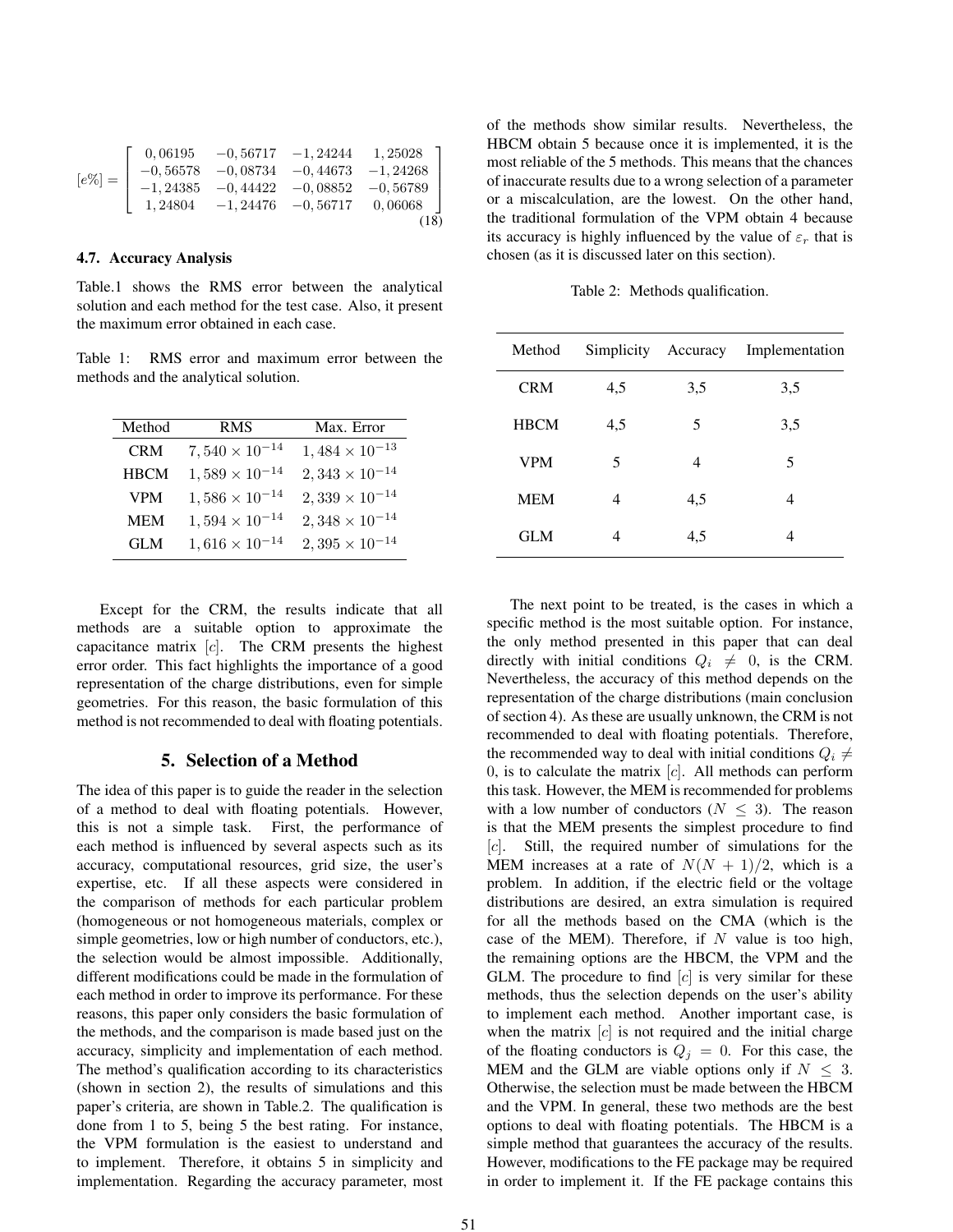feature or the user can modify the package code, the HBCM should be selected. Often, none of these conditions is met. Therefore, the recommended option to deal with floating is the VPM. The main issue with the VPM, is to define the value of  $\varepsilon_r$  for the floating conductors. A study of how this parameter affects the accuracy of the method, was performed. The first step consisted of the 2D simulation of a parallel plates configuration, as shown in Fig. 4a, with a floating conductor in the middle of the plates. To consider the effect of the geometry, size and position of the floating conductor, six geometries were simulated (see Fig. 4). The location of the floating conductor is given in terms of the coordinates of the representative points of each geometry.



Figure 4: Parallel plate configuration and geometries used in the simulations.

For each case, simulations were performed with  $\varepsilon_r$  =  $10^m$  for  $m = 1, 2, ..., 25$ . As it guarantees accuracy, the results were compared with the HBCM solution. Fig. 5 shows the magnitude of the maximum potential  $\varphi$  error between HBCM and the VPM, for the different  $\varepsilon_r$ 's values. It can be observed that the error order changes with the geometry and the  $\varepsilon_r$  value. Nevertheless, the error has the same behavior for all geometries : The initial error decreases when the  $\varepsilon_r$  value is increased. It reaches a minimum at certain  $\varepsilon_r$  value that depends on the geometry. After this, if the  $\varepsilon_r$  value is increased, the error also increases until a local maximum is reached. The problem is that in some cases, the maximum is equal or higher than the value of the initial error (up to a  $\simeq 10\%$  of the voltage applied to the plates).



Figure 5: Maximum  $\varphi$  error between the HBCM and the VPM (with precision type *Double*), for the different  $\varepsilon_r$ 's values .

Based on the error behavior, it is proposed that the method's accuracy is affected by the rounding error. To verify this hypothesis, simulations for the same geometries were performed with precision type *single* instead of *double*. The results are shown in Fig. 6. In Fig. 6a, the results with *single* precision are compared with the HBCM. As it can be observed, the error behavior is very similar to the *double* precision case (Fig. 5). However, a critical peak value is presented before the error stabilizes for the triangle geometry. This is an additional reason why the selection of  $\varepsilon_r$  should not be taken lightly. The difference in the VPM results, for the precision types: double and single, are shown in Fig. 6b. It can be observed that the rounding error hypothesis is proved. For low values of  $\varepsilon_r$ , both precision types present similar results (error  $\leq 10^{-1}$ ). Due to the fact that the *single* precision works with fewer significant figures, it is affected early by the rounding error. For this reason, a significant difference between the results can be obtained for certain values of  $\varepsilon_r$ . However, as  $\varepsilon_r$ 's value increases, both precision types will be affected by the rounding error. Therefore, at some point both precision types should have similar results; As it is shown in Fig. 6b. In this case, an error  $\leq 10^{-1}$  is obtained for an  $\varepsilon_r \geq 10^{19}$ .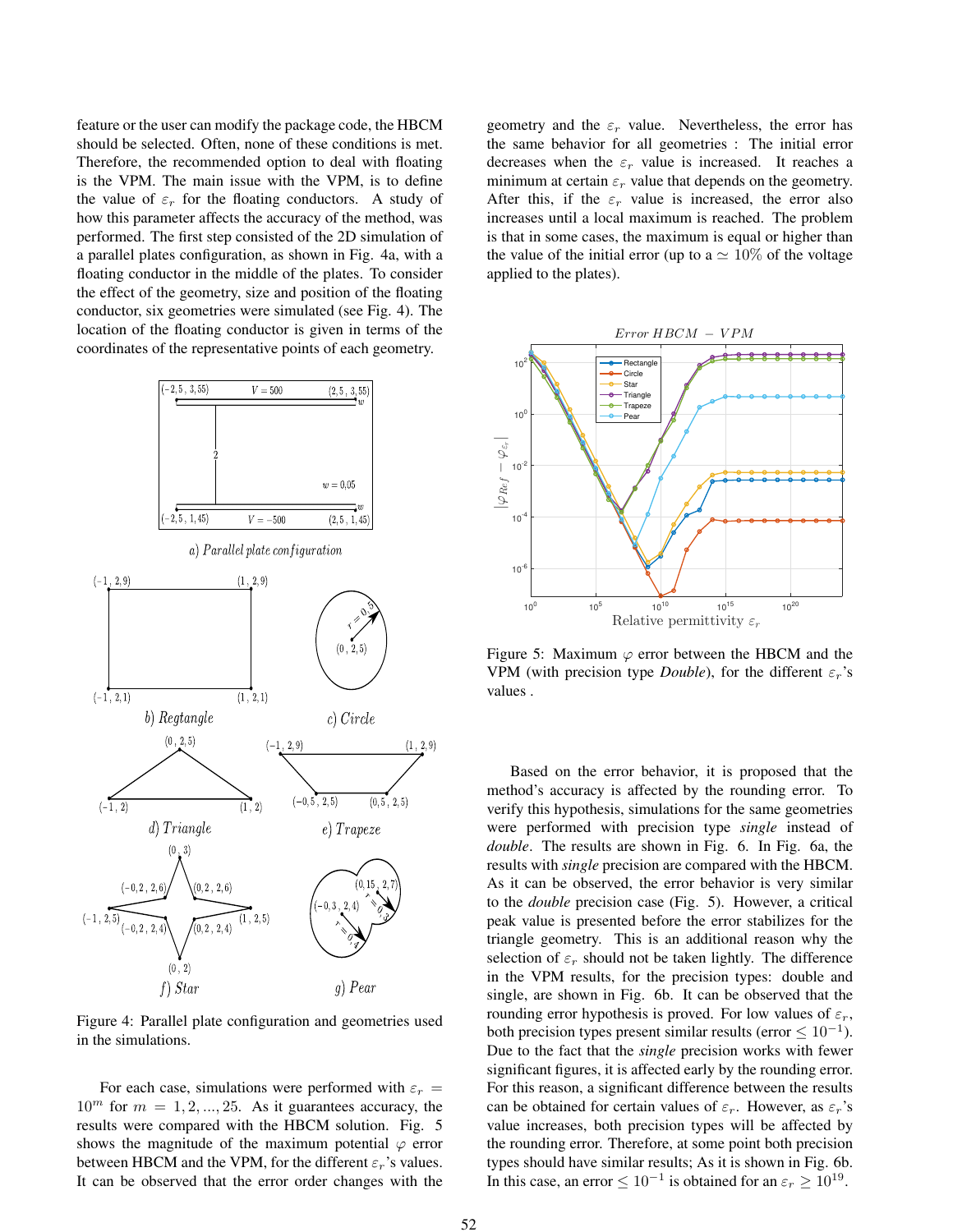

(a) Maximum  $\varphi$  error between the HBCM and the VPM, with precision type *Single*.



(b) Maximum  $\varphi$  error between the VPM with precision types *Double* and *Single*.

Figure 6: Results for the VPM with *Single* precision, for the different  $\varepsilon_r$ 's values.

Due to the rounding error, the selection of  $\varepsilon_r$  is not a simple task. If  $\varepsilon_r$  is too high, the rounding issue can lead to inaccurate results. Similarly, inaccurate results can be obtained for a low value of  $\varepsilon_r$ . Trying to find the optimal  $\varepsilon_r$  value will be inefficient, because it changes with the geometry of the problem. The most important point is to guarantee that the results are not affected by the rounding errors. The solution to this issue is to verify that the condition  $Q_f = 0$ , is ensured. Fig. 7 shows the calculated charge by numerical integration of Eq.(8), for the different geometries with *double* precision.



Figure 7: Charge error for the VPM for different  $\varepsilon_r$ .

The results indicate that the charge error is linked to the potential error caused by the rounding error. Taking this into account, this paper proposes that if the VPM is implemented, the following conditions must be ensured:  $\varepsilon_r \gg 1$  and  $Q_f \simeq 0$ . The value of  $\varepsilon_r$  is defined by the user. Therefore, the problem is to define the criterion to assume  $Q_f \simeq 0$  since the charge order depends on the voltage and the geometry of the source conductors. The source conductors charge  $Q_{si}$  can be found by Eq.(8). However, this will imply to calculate  $Q_i$  for all conductors. As an alternative to estimate  $Q_{si}$  order, the capacitance formulas of known geometries that represent the source conductors could be used. For the case study, the estimates are shown in Table. 3. Although the values differ, the charge order is correctly estimated. On each plate  $Q_s$  order is  $10^{-8}$ , so a criterion to assume  $Q_f \simeq 0$  can be  $Q_f \leq 1 \times 10^{-12}$ .

Table 3: Top plate charge estimation.

| Method                                | Formula                          | Charge Q               |
|---------------------------------------|----------------------------------|------------------------|
| Gauss Law                             |                                  | $2, 5 \times 10^{-8}$  |
| <i>Infinite Parallel</i><br>Plates    | $C = \frac{\varepsilon_0 A}{d}$  | $1,107 \times 10^{-8}$ |
| Rectangular<br><b>Parallel Plates</b> | $C=2,6\frac{\varepsilon_0 A}{d}$ | $2,878 \times 10^{-8}$ |

# 6. Discussion

Although the VPM is recommended to deal with floating conductors, there are cases in which a specific method is the most suitable option. Even analytical solutions, which often are used to calibrate the numerical methods, could be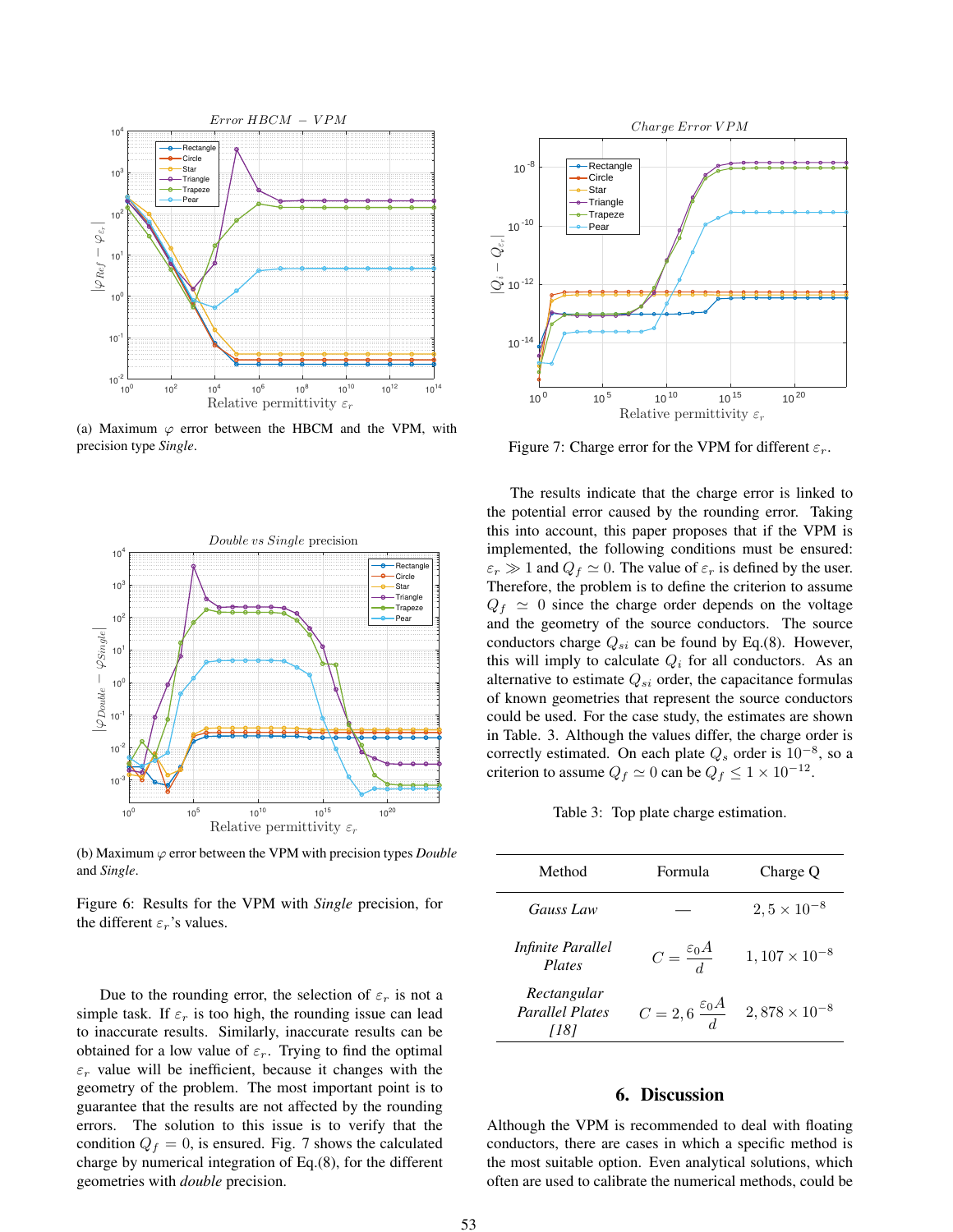the right choice. This will depend on the features of the problem, the characteristics of the method and the user's expertise. For instance, if the matrix reduction can be easily performed, the HBCM should be selected above the VPM. Moreover, expert users can try advanced methods like the one proposed in [8]. Also, advanced formulations of the proposed methods could be tried. For example: improving the HBCM to deal with  $Q_{if} \neq 0$ , could be an option.

# 7. Conclusions

Different methods to deal with floating conductors, were studied. Based on their characteristics, the results of the simulations and this paper's criteria, each method performance was qualified (see Table. 2). In general, the *Virtual Permittivity method* shows the best performance. Nevertheless, it is shown that the method's accuracy is influenced by the rounding errors. Therefore, additional considerations in the method formulation are proposed in order to guarantee accurate results.

# Acknowledgement

The authors would like to thank the Universidad Industrial

de Santander UIS for providing the computational resources for this research.

## References

- [1] C. R. Paul, *Introduction to Electromagnetic Compatibility*. Wiley-Interscience, 2006.
- [2] H. D. Bruns, C. Schuster, and H. Singer, "Numerical electromagnetic field analysis for emc problems," *IEEE Transactions on Electromagnetic Compatibility*, vol. 49, no. 2, pp. 253–262, May 2007.
- [3] K. Hollaus, O. Biro, P. Caldera, G. Matzenauer, G. Paoli, and G. Plieschnegger, "Simulation of crosstalk on printed circuit boards by fdtd, fem, and a circuit model," *IEEE Transactions on Magnetics*, vol. 44, no. 6, pp. 1486–1489, June 2008.
- [4] B. Zhu, J. Lu, M. Zhu, and M. Jiang, "Arbitrary shape multilayer interconnects emc modelling and optimization," in *2015 10th International Workshop on the Electromagnetic Compatibility of Integrated Circuits (EMC Compo)*, Nov 2015, pp. 87–91.
- [5] S. Stadler, M. Albach, H. Robmanith, and G. Schubert, "The influence of ground and floating planes on the electromagnetic coupling between board tracks," in *2006 17th International Zurich Symposium on Electromagnetic Compatibility*, Feb 2006, pp. 344–347.
- [6] W. N. Fu, S. L. Ho, S. Niu, and J. Zhu, "Comparison study of finite element methods to deal with floating conductors in electric field," *IEEE Transactions on Magnetics*, vol. 48, no. 2, pp. 351–354, Feb 2012.
- [7] W. Dong, R. Jiangjun, D. Zhiye, L. Shoubao, and Z. Yujiao, "Parallel numerical computing of finite element model of conductors and floating potentials," in *International Symposium on Parallel and Distributed Processing with Applications*, Sept 2010, pp. 57–61.
- [8] G. Aiello, S. Alfonzetti, S. A. Rizzo, and N. Salerno, "Fem-dbci solution of open-boundary electrostatic problems in the presence of floating potential conductors," *IEEE Transactions on Magnetics*, vol. 52, no. 3, pp. 1–4, March 2016.
- [9] R. F. P. Silvester, *Finite elements for electrical engineers*. Cambridge University Press, 1996.
- [10] A. Konrad and M. Graovac, "The finite element modeling of conductors and floating potentials," *IEEE Transactions on Magnetics*, vol. 32, no. 5, pp. 4329–4331, Sep 1996.
- [11] G. J. Cokkinides, B. Beker, and A. Templeton, "Direct computation of capacitance in integrated passive components containing floating conductors," *IEEE Transactions on Components, Packaging, and Manufacturing Technology: Part B*, vol. 20, no. 2, pp. 123–128, May 1997.
- [12] C. N. Dorny and R. A. Mathias, "Finite-difference" methods for determining capacitance relationships among arbitrarily shaped conductors," *IEEE Transactions on Power Apparatus and Systems*, vol. PAS-90, no. 2, pp. 876–881, March 1971.
- [13] A. Konrad and M. Graovac, "The floating potential approach to the characterization of capacitive effects in high-speed interconnects," *IEEE Transactions on Magnetics*, vol. 33, no. 2, pp. 1185–1188, Mar 1997.
- [14] *Partial Differential Equation Toolbox*TM *User's Guide*. MathWorks Inc., 2017.
- [15] R. D. Begamudre, *Extra High Voltage ac Transmission Engineering (third edition)*, P. New age international (p) limited, Ed. New age international publisher, 2006.
- [16] M. P. Sarma and W. Janischewskyj, "Electrostatic field of a system of parallel cylindrical conductors," *IEEE Transactions on Power Apparatus and Systems*, vol. PAS-88, no. 7, pp. 1069–1079, July 1969.
- [17] Q. Li, R. Shuttleworth, G. Zhang, S. M. Rowland, and R. S. Morris, "On calculating surface potential gradient of overhead line conductors," in *Electrical Insulation (ISEI), Conference Record of the 2012 IEEE International Symposium on*, June 2012, pp. 540–544.
- [18] P. Benedek and P. Silvester, "Capacitance of parallel rectangular plates separated by a dielectric